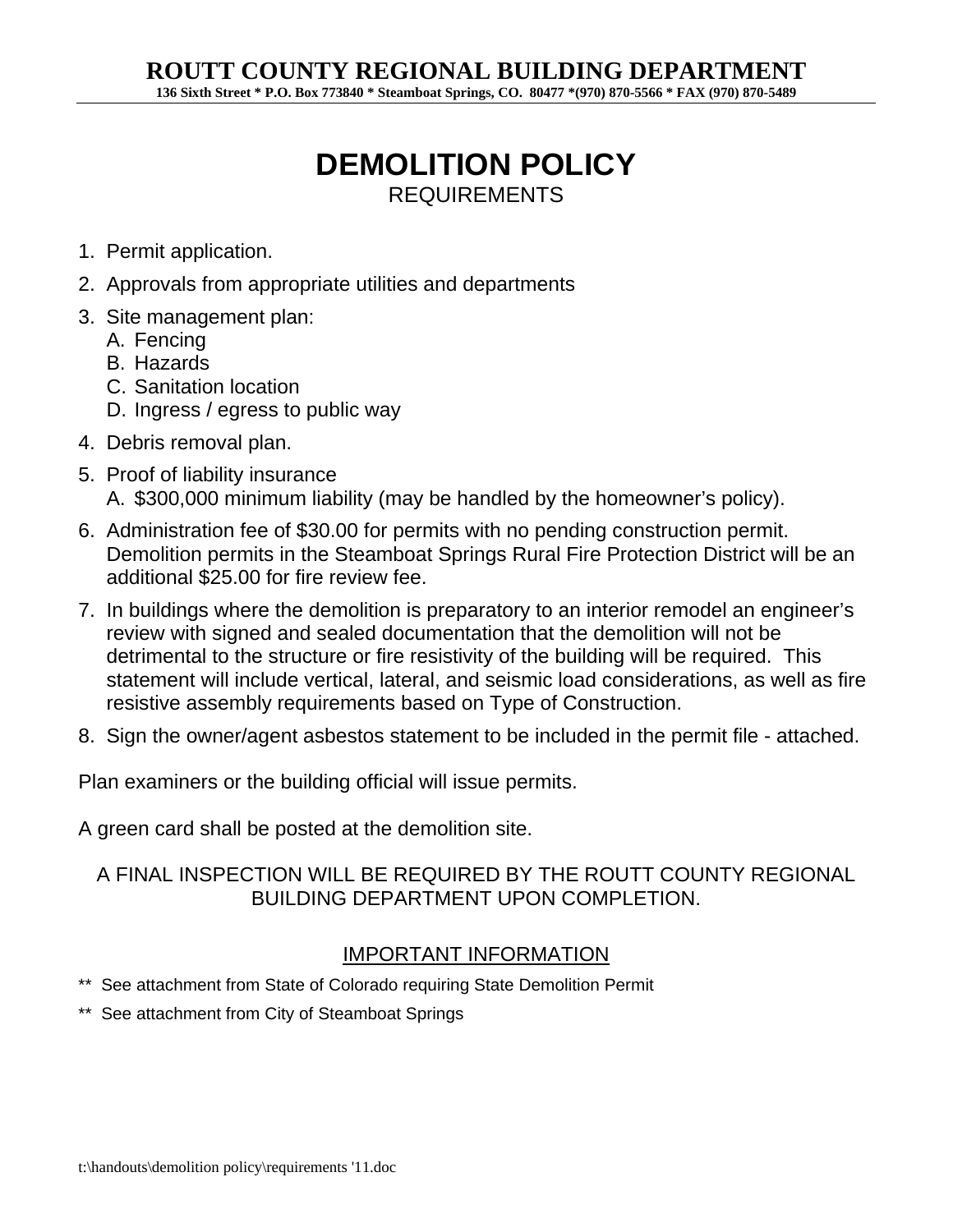### **OWNER / AGENT ASBESTOS STATEMENT**

Under Colorado Regulation No. 8, Part B – Asbestos, Emissions Standards for Asbestos, The Colorado Department of Public Health and Environment ("CDPHE") requires all buildings be thoroughly inspected for asbestos in accordance with paragraphs IV.C.1., IV.D. and IV.F.by a Colorado certified asbestos Building Inspector prior to commencing renovation or demolition activities. Both the building owner and contractor performing the renovation or demolition work can be held liable for failing to comply with these asbestos regulations.

Please be aware that testing for the presence of asbestos and issuance of a permit by the state may require significant lead times as there are state and federal requirements that the application for demolition (or renovation if trigger levels of asbestos will be disturbed) must be postmarked or hand delivered at least 10 working days prior to the commencement of the project. Issuance of a building permit by Routt County Regional Building Department does not assure compliance with the State and Federal regulations.

More information and applications are available at the CDPHE website:

http://www.cdphe.state.co.us/ap/asbestos/index.html or by calling the Colorado Department of Public Health and Environment at (800) 866-7689 or (303) 692-3150.

I have read and understand this statement.

Owner / Agent

 $\frac{1}{\sqrt{2}}$  ,  $\frac{1}{\sqrt{2}}$  ,  $\frac{1}{\sqrt{2}}$  ,  $\frac{1}{\sqrt{2}}$  ,  $\frac{1}{\sqrt{2}}$  ,  $\frac{1}{\sqrt{2}}$  ,  $\frac{1}{\sqrt{2}}$  ,  $\frac{1}{\sqrt{2}}$  ,  $\frac{1}{\sqrt{2}}$  ,  $\frac{1}{\sqrt{2}}$  ,  $\frac{1}{\sqrt{2}}$  ,  $\frac{1}{\sqrt{2}}$  ,  $\frac{1}{\sqrt{2}}$  ,  $\frac{1}{\sqrt{2}}$  ,  $\frac{1}{\sqrt{2}}$ 

| $- \cdot -$ |  |
|-------------|--|
|-------------|--|

Address: \_\_\_\_\_\_\_\_\_\_\_\_\_\_\_\_\_\_\_\_\_\_\_\_\_\_\_ Permit number: \_\_\_\_\_\_\_\_\_\_\_\_\_\_\_\_\_\_\_\_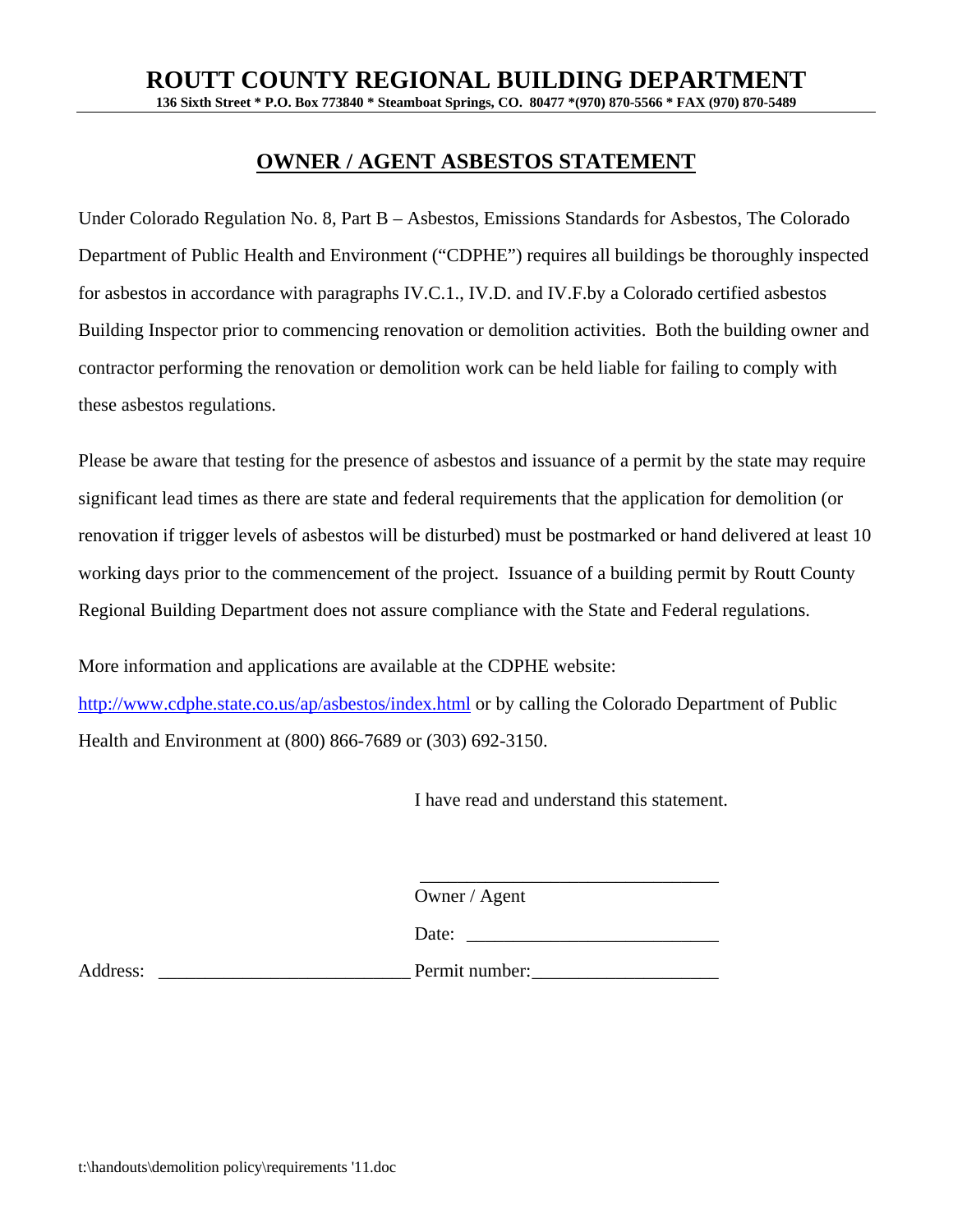Bill Owens, Governor Dennis Ellis, Executive Director

Dedicated to protecting and improving the health and environment of the people of Colorado

4300 Cherry Creek Drive, South Laboatory Services Division Denver, Colorado 80246 8100 Lowery Boulevard Phone (303) 691-7700 (303) 692-3090 Located in Glendale, Colorado

http://www.cdphe.state.co.us

# BUILDING RENOVATION AND DEMOLITION

# WHAT YOU NEED TO KNOW!

### *Are you Remodeling, Renovating or Demolishing?*

You are subject to State and Federal Regulations requiring inspection for asbestos. Avoid penalties and delays: have your project inspected for asbestos by a Colorado-certified asbestos building inspector before commencing work.

# *It is illegal to improperly disturb asbestos containing materials!*

Asbestos can be found in these and other common building materials: Ceiling textures, vinyl floor coverings and mastic, boiler and pipe insulation, heating and cooling duct insulation, ceiling tile, roofing products, clapboard shingles, etcetera. These materials are regulated; a certified asbestos inspector can determine which materials contain asbestos and which are regulated. Buildings of *any* age may contain asbestos; even those newly built may have asbestos-containing materials.

## *For ALL Renovation Projects:*

- Buildings of *any* age may contain asbestos; even those newly built may have asbestos containing materials.
- **Inspection:** the structures/components to be disturbed *must be inspected for asbestos* by a state-certified asbestos inspector. Contact CDPHE or go to our web site for a current list of Asbestos Inspectors http://www.cdphe.state.co.us/ap/asbeshom.asp or Asbestos Building Inspector Consulting firms can be found in the yellow pages section of most telephone books, under the heading "Asbestos Consulting and Testing".

 • If the amount of asbestos-containing material to be disturbed exceeds the following trigger levels than an abatement contractor must remove the material.

o Trigger levels means amounts of material as follows:

 With regard to single-family residential dwellings, the trigger levels are 50 linear feet on pipes, 32 square feet on other surfaces, or the volume equivalent of a 55 gallon drum.

 $\degree$  With regard to all areas other than single-family residential dwellings, the trigger levels are 260 linear feet on pipes, 160 square feet on other surfaces, or the volume equivalent of a 55-gallon drum.

 • A certified removal contractor (General Abatement Contractor) must remove asbestos-containing materials that are regulated or may become regulated before they are disturbed by renovation or demolition activities. Contact CDPHE or go to our web site for a current list of General Abatement Contractors http://www.cdphe.state.co.us/ap/asbeshom.asp or Contractors can be found in the yellow pages section of most telephone books, under the heading "Asbestos Abatement".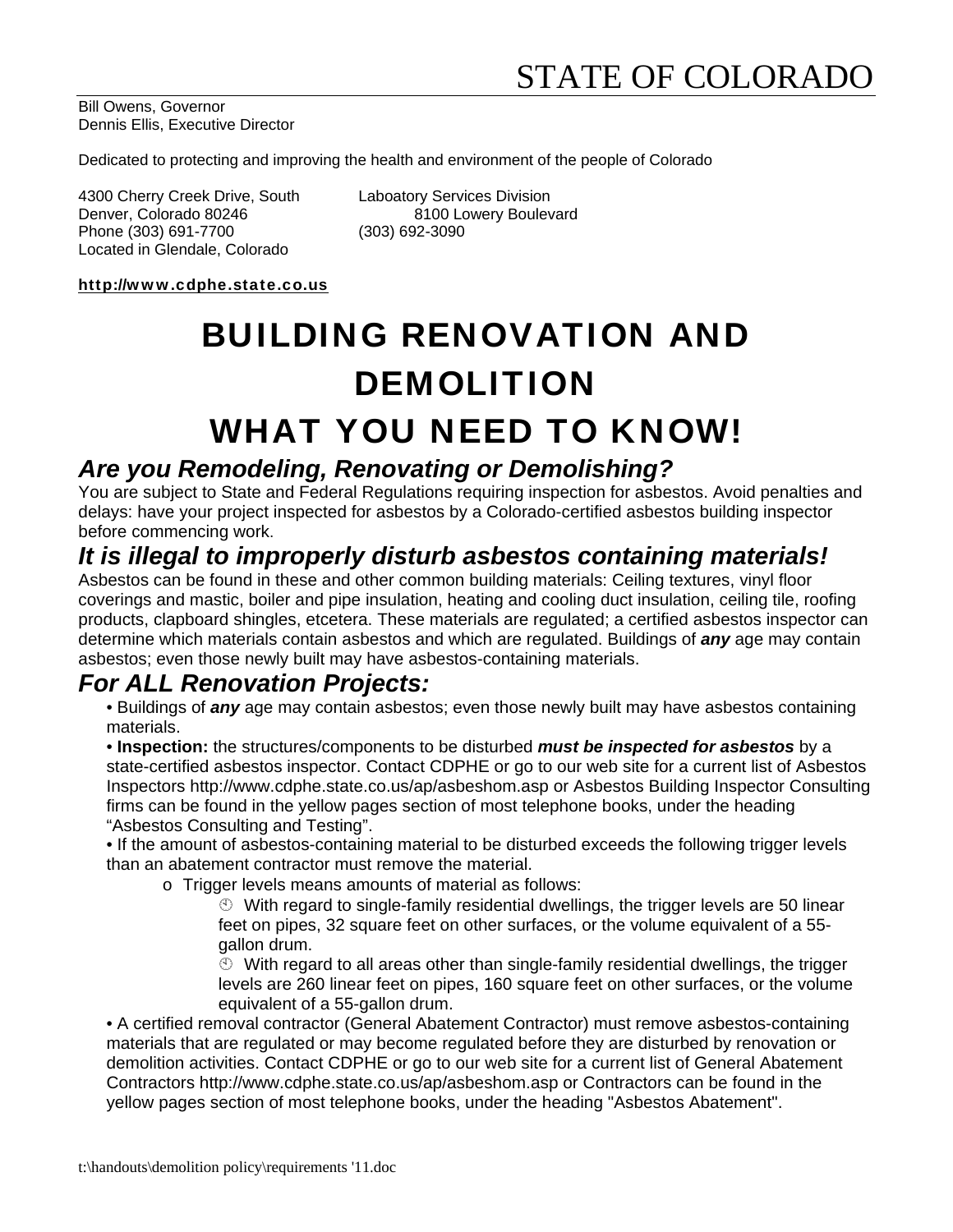• **Notification:** A **written notification** to CDPHE, payment of a notification fee and **ten (10) working day waiting period** is required before the removal (abatement) of regulated asbestos containing materials.

 • Regulated asbestos-containing waste material must be disposed of at an approved asbestos waste disposal site.

# *Demolitions, Destructive Salvage, House Moving*

If you demolish, perform destructive salvage, perform de-construction, burn, destroy, dismantle, dynamite, implode, knock down, level, pull down, pulverize, raze, tear down, wreck all of a structure or structural components or you move a house you are subject to State and Federal Regulations **even when there is NO asbestos in the facility.** 

#### *Prior to Demolition:*

 • **Inspection:** the building *must be inspected for asbestos* by a state-certified asbestos inspector. Contact CDPHE or go to our web site for a current list of Asbestos Inspectors

http://www.cdphe.state.co.us/ap/asbeshom.asp or Asbestos Building Inspector Consulting firms can be found in the yellow page section of most telephone books, under the heading "Asbestos Consulting and Testing".

 • **Asbestos Removal** (if necessary) must be performed by a Colorado-certified General Abatement Contractor. **Any** asbestos containing material that is friable or will be made friable during demolition activities must be removed prior to demolition. Removal, in accordance with Regulation No. 8, is required if the amount of asbestos-containing material that is friable or will become friable during demolition exceeds the trigger levels.

 • **Notification of Demolition Form** must be submitted to the CDPHE, **even if no asbestos was found during the inspection,** payment of a notification fee and **ten (10) working day waiting period** is required before the demolition can proceed.

#### *During Demolition:*

 • Recycling of materials, such as concrete or wood, that are bonded or contaminated with asbestoscontaining material (ACM), such as floor tile or mastic, is NOT permitted.

 • Demolition of a building that has non-friable asbestos containing VAT or tar-impregnated roofing materials remaining must be completed without causing the asbestos-containing materials to become friable. Concrete floors covered with floor tile shall be removed in as large sections as possible. Operations such as crushing, pneumatic jacking, etc. of materials containing asbestos are not permitted.

 • When imploding or burning a structure, ALL asbestos-containing material, regardless of quantity, must be removed prior to demolition.

# *For More Information, please contact:*

Asbestos Compliance Assistance Group Asbestos and Demolition Permit Coordinator

Phone: (303) 692-3100

Fax: (303) 782-0278

Toll Free: 1-800-886-7689

Web page: http://www.cdphe.state.co.us/ap/asbeshom.asp

Email address: asbestos@state.co.us

All asbestos abatement and demolition permit application forms are available from our web site or by calling the asbestos program.

#### HAVE YOUR PROJECT INSPECTED BY A COLORADO-CERTIFIED ASBESTOS BUILDING INSPECTOR **BEFORE** YOU BEGIN

### **Violation of asbestos regulations can result in monetary penalties and project delays.**